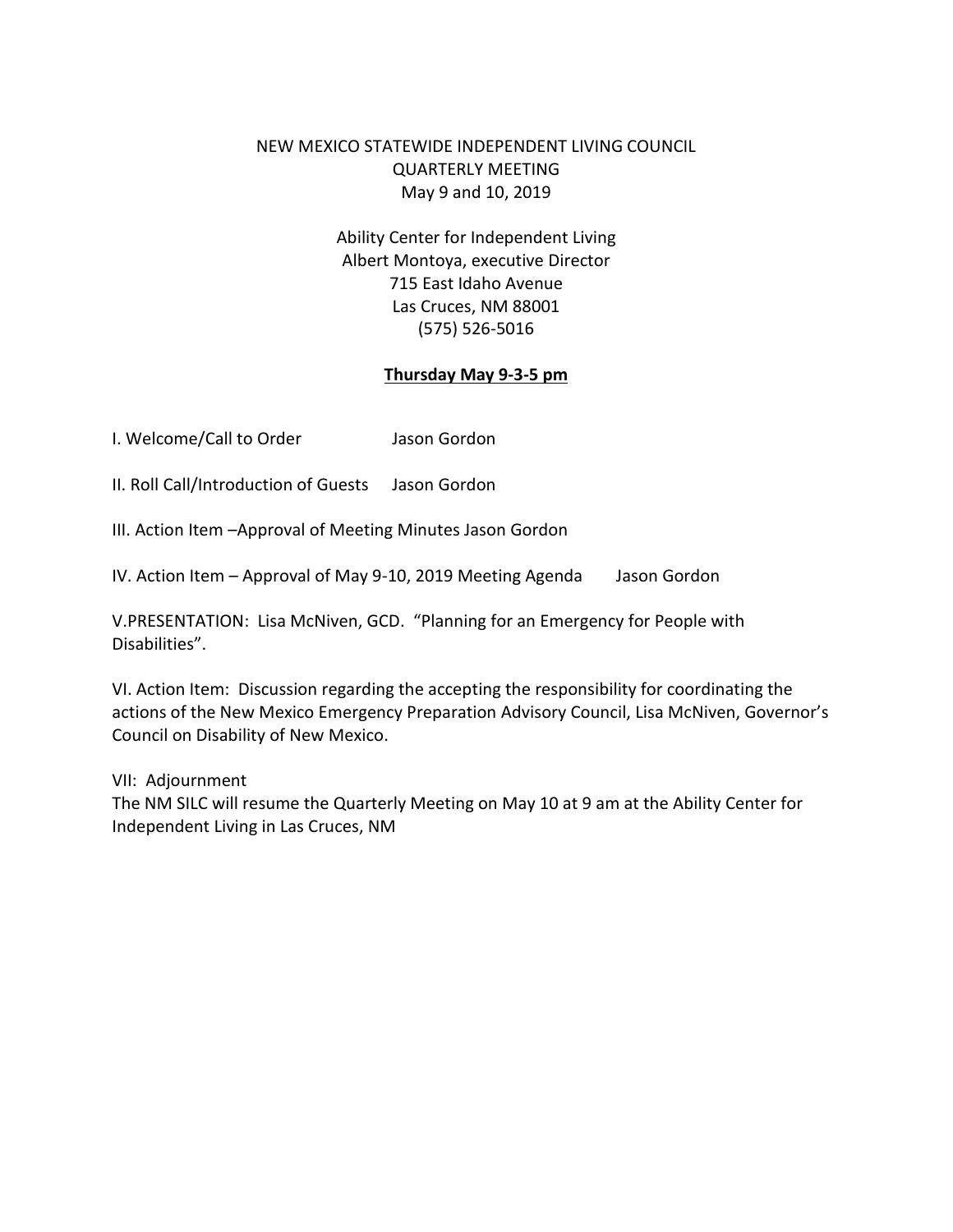# NEW MEXICO STATEWIDE INDEPENDENT LIVING COUNCIL QUARTERLY MEETING May 9and 10, 2019

Ability Center for Independent Living 715 East Idaho Avenue Las Cruces, NM 88001 (575) 526-5016

### **Friday May 10-9 am 3 pm**

| I. Welcome/Call to Order                                                                                                                                                                                                                                                                                                        | Jason Gordon                  |              |
|---------------------------------------------------------------------------------------------------------------------------------------------------------------------------------------------------------------------------------------------------------------------------------------------------------------------------------|-------------------------------|--------------|
| II. Roll Call/Introduction of Guests                                                                                                                                                                                                                                                                                            |                               | Jason Gordon |
| III. Approval of Agenda                                                                                                                                                                                                                                                                                                         |                               |              |
| IV. Approval of Minutes-(if needed) May 9, 2019                                                                                                                                                                                                                                                                                 |                               | Jason Gordon |
| V. NM SILC Chair Report: Jason Gordon, Chair                                                                                                                                                                                                                                                                                    |                               |              |
| VI. Action Item: Schedule Dates of Required meetings<br>of the NM SILC<br>a. Placement of Public Notice<br>b. Attendance of SILC Members; Discussion of using alternative<br>Jason Gordon<br>methods, eg. Zoom, speaker phone, sending a representative<br>from your Agency<br>c. Update Membership Roster; contact information |                               |              |
| VII. Action Item: RFQ, Executive Coordinator<br>for the NM SILC                                                                                                                                                                                                                                                                 | Jason Gordon and Tammy Kesler |              |
| VIII. Action Item: Discussion<br>a. Advancement of NM SILC projects/SPIL goals<br>b. Recruitment of NM SILC Members<br>c. Additional Comments<br>d. Facebook, Newsletter, DVR Website                                                                                                                                           |                               | Jason Gordon |
| Action Item: SPIL Updates and Public Forums<br>IX.                                                                                                                                                                                                                                                                              |                               | Audra Wilson |